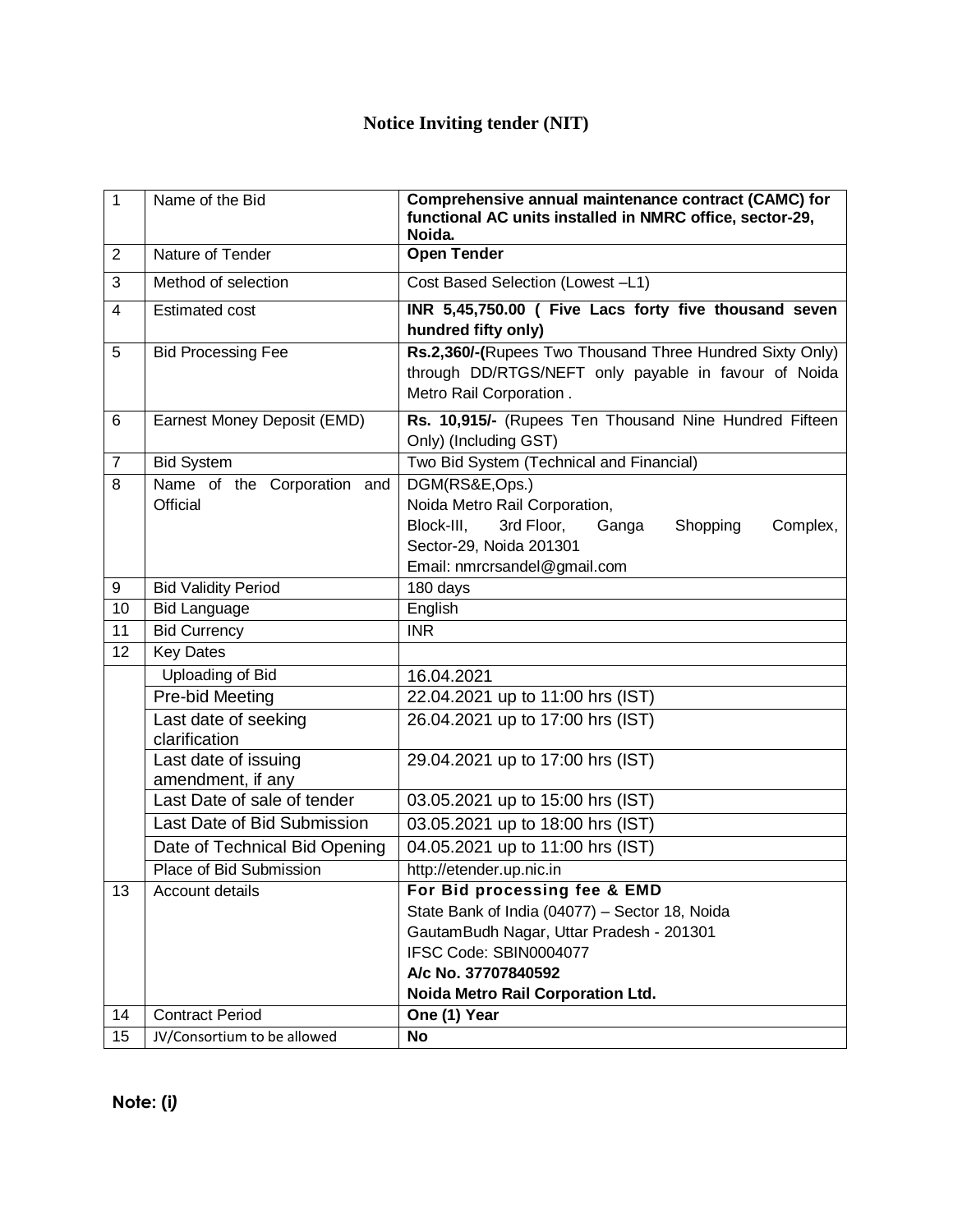Tender Cost and EMD is exempted for **Micro & Small Enterprises (MSEs)** registered with District Industries Centre or Khadi & Village Industries Commission or Khadi &Village Industries Board or Coir Board or National Small Industries Corporation or Dte. Of Handicraft& Handloom or any other bodies specified by Ministry of Micro, Small &Medium Enterprises for appropriate category and have valid registration certificate as , shall ensure their eligibility w.r.t above and submit registration certificate being MSEs, issued by the body and repair work on under which they are registered which clearly mentions category of registration i.e. "AC/HVAC AMC/CAMC work or maintenance and repair work" date of tender submission.

## **The MSEs would not be eligible for exemption of tender security if:**

## a. *Either they are not registered for appropriate category.*

b. Or they do not have valid registration as on the date of tender submission.

The bidders seeking exemption from 'EMD'

In absence of any of the above requirements no exemption for 'EMD' will be allowed and bidders eligibility shall be dealt as if they are not registered with MSMEs.

No further clarification shall be sought on the above.

1. In case bidder is a JV/Consortium, then registration of bidder with the bodies mentioned above must be in the name of JV/Consortium.

2. In case the bidder who has been exempted Tender Cost/Tender Security being Micro & Small Enterprise, and;

(i) Withdraws his Tender during the period of Tender validity; or

(ii) Becomes the successful bidder, but fails to commence the work (for whatsoever reasons) as per terms & conditions of Tender; or

(iii) Refuses or neglects to execute the contract; or

(iv) Fails to furnish the required Performance Security within the specified time,

The bidder shall be debarred from participating in future tenders for a period of 1 year from the date of discharge of tender/date of cancellation of NOA/annulment of award of contract as the case may be. Thereafter, on expiry of period of debarment, the bidder may be permitted to participate in the procurement process only on submission of required Tender Cost/ Tender Security. Further the Employer may advise the authority responsible for issuing the exemption certificate to take suitable actions against the bidder such as cancellation of enlistment certificate etc.